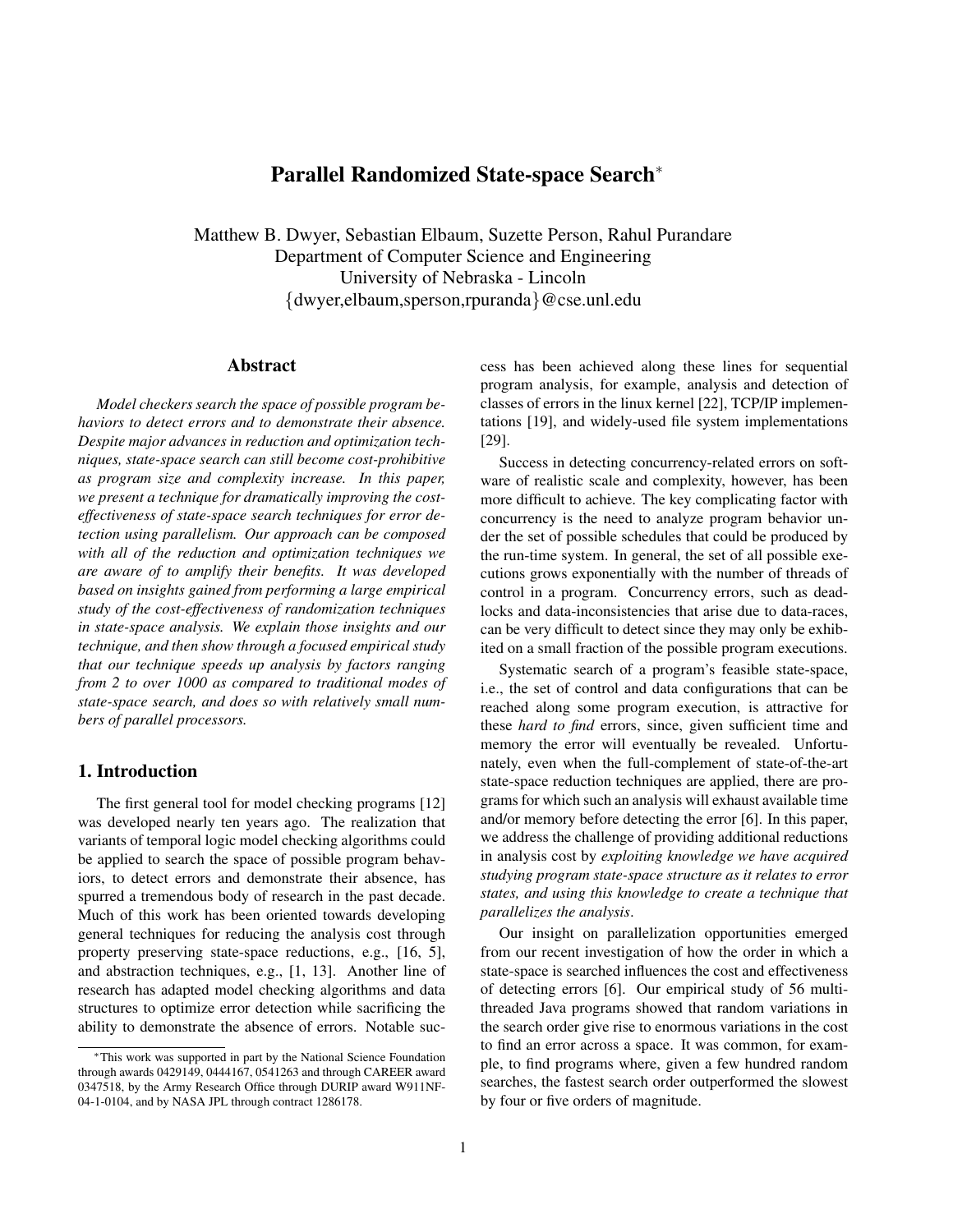| <b>Report Documentation Page</b>                                                                                                                                                                                                                                                                                                                                                                                                                                                                                                                                                                                                                                                                                                                                                                                                                                   |                             |                                                                       |                          | Form Approved<br>OMB No. 0704-0188                 |                           |  |  |
|--------------------------------------------------------------------------------------------------------------------------------------------------------------------------------------------------------------------------------------------------------------------------------------------------------------------------------------------------------------------------------------------------------------------------------------------------------------------------------------------------------------------------------------------------------------------------------------------------------------------------------------------------------------------------------------------------------------------------------------------------------------------------------------------------------------------------------------------------------------------|-----------------------------|-----------------------------------------------------------------------|--------------------------|----------------------------------------------------|---------------------------|--|--|
| Public reporting burden for the collection of information is estimated to average 1 hour per response, including the time for reviewing instructions, searching existing data sources, gathering and<br>maintaining the data needed, and completing and reviewing the collection of information. Send comments regarding this burden estimate or any other aspect of this collection of information,<br>including suggestions for reducing this burden, to Washington Headquarters Services, Directorate for Information Operations and Reports, 1215 Jefferson Davis Highway, Suite 1204, Arlington<br>VA 22202-4302. Respondents should be aware that notwithstanding any other provision of law, no person shall be subject to a penalty for failing to comply with a collection of information if it<br>does not display a currently valid OMB control number. |                             |                                                                       |                          |                                                    |                           |  |  |
| <b>1. REPORT DATE</b><br>2006                                                                                                                                                                                                                                                                                                                                                                                                                                                                                                                                                                                                                                                                                                                                                                                                                                      |                             | <b>3. DATES COVERED</b><br>2. REPORT TYPE<br>00-00-2006 to 00-00-2006 |                          |                                                    |                           |  |  |
| <b>4. TITLE AND SUBTITLE</b><br><b>Parallel Randomized State-space Search</b>                                                                                                                                                                                                                                                                                                                                                                                                                                                                                                                                                                                                                                                                                                                                                                                      |                             |                                                                       |                          | 5a. CONTRACT NUMBER                                |                           |  |  |
|                                                                                                                                                                                                                                                                                                                                                                                                                                                                                                                                                                                                                                                                                                                                                                                                                                                                    |                             |                                                                       |                          | <b>5b. GRANT NUMBER</b>                            |                           |  |  |
|                                                                                                                                                                                                                                                                                                                                                                                                                                                                                                                                                                                                                                                                                                                                                                                                                                                                    |                             |                                                                       |                          | 5c. PROGRAM ELEMENT NUMBER                         |                           |  |  |
| 6. AUTHOR(S)                                                                                                                                                                                                                                                                                                                                                                                                                                                                                                                                                                                                                                                                                                                                                                                                                                                       |                             |                                                                       |                          | <b>5d. PROJECT NUMBER</b>                          |                           |  |  |
|                                                                                                                                                                                                                                                                                                                                                                                                                                                                                                                                                                                                                                                                                                                                                                                                                                                                    |                             |                                                                       |                          | <b>5e. TASK NUMBER</b>                             |                           |  |  |
|                                                                                                                                                                                                                                                                                                                                                                                                                                                                                                                                                                                                                                                                                                                                                                                                                                                                    |                             |                                                                       |                          | 5f. WORK UNIT NUMBER                               |                           |  |  |
| 7. PERFORMING ORGANIZATION NAME(S) AND ADDRESS(ES)<br>University of Nebraska - Lincoln, Department of Computer Science and<br>Engineering, Lincoln, NE, 68588                                                                                                                                                                                                                                                                                                                                                                                                                                                                                                                                                                                                                                                                                                      |                             |                                                                       |                          | 8. PERFORMING ORGANIZATION<br><b>REPORT NUMBER</b> |                           |  |  |
| 9. SPONSORING/MONITORING AGENCY NAME(S) AND ADDRESS(ES)                                                                                                                                                                                                                                                                                                                                                                                                                                                                                                                                                                                                                                                                                                                                                                                                            |                             |                                                                       |                          | 10. SPONSOR/MONITOR'S ACRONYM(S)                   |                           |  |  |
|                                                                                                                                                                                                                                                                                                                                                                                                                                                                                                                                                                                                                                                                                                                                                                                                                                                                    |                             |                                                                       |                          | <b>11. SPONSOR/MONITOR'S REPORT</b><br>NUMBER(S)   |                           |  |  |
| 12. DISTRIBUTION/AVAILABILITY STATEMENT<br>Approved for public release; distribution unlimited                                                                                                                                                                                                                                                                                                                                                                                                                                                                                                                                                                                                                                                                                                                                                                     |                             |                                                                       |                          |                                                    |                           |  |  |
| <b>13. SUPPLEMENTARY NOTES</b><br>The original document contains color images.                                                                                                                                                                                                                                                                                                                                                                                                                                                                                                                                                                                                                                                                                                                                                                                     |                             |                                                                       |                          |                                                    |                           |  |  |
| 14. ABSTRACT                                                                                                                                                                                                                                                                                                                                                                                                                                                                                                                                                                                                                                                                                                                                                                                                                                                       |                             |                                                                       |                          |                                                    |                           |  |  |
| <b>15. SUBJECT TERMS</b>                                                                                                                                                                                                                                                                                                                                                                                                                                                                                                                                                                                                                                                                                                                                                                                                                                           |                             |                                                                       |                          |                                                    |                           |  |  |
| <b>16. SECURITY CLASSIFICATION OF:</b>                                                                                                                                                                                                                                                                                                                                                                                                                                                                                                                                                                                                                                                                                                                                                                                                                             |                             |                                                                       | <b>17. LIMITATION OF</b> | 18. NUMBER                                         | 19a. NAME OF              |  |  |
| a. REPORT<br>unclassified                                                                                                                                                                                                                                                                                                                                                                                                                                                                                                                                                                                                                                                                                                                                                                                                                                          | b. ABSTRACT<br>unclassified | c. THIS PAGE<br>unclassified                                          | <b>ABSTRACT</b>          | OF PAGES<br>10                                     | <b>RESPONSIBLE PERSON</b> |  |  |

| <b>Standard Form 298 (Rev. 8-98)</b> |                               |  |  |
|--------------------------------------|-------------------------------|--|--|
|                                      | Prescribed by ANSI Std Z39-18 |  |  |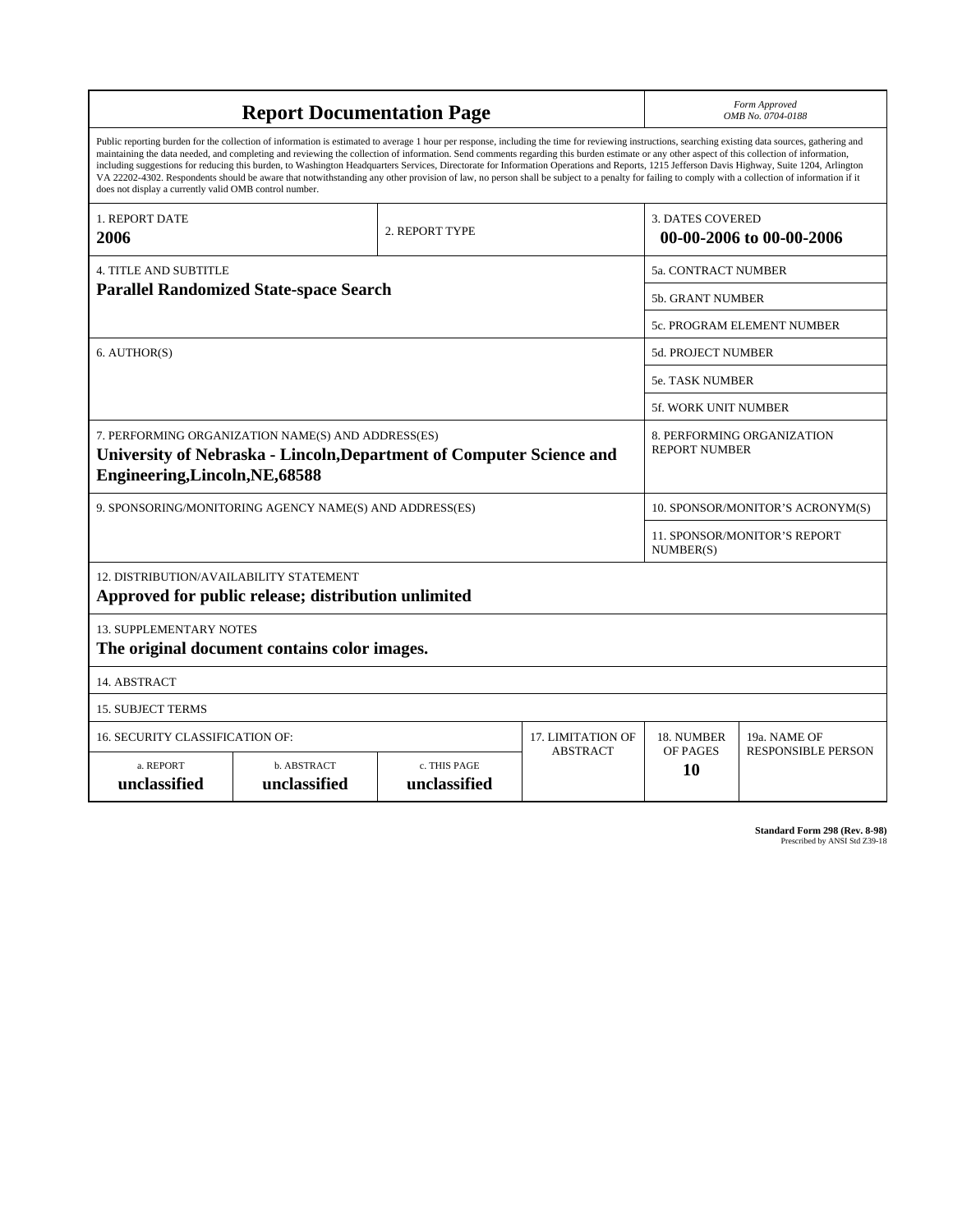Ideally, to improve the efficiency of the error detection process, one would like to guide the model-checker towards regions of the program state-space that contain errors, and avoid regions that are free of errors. Distinguishing such regions without first exploring them, however, is beyond the current state-of-the-art in search heuristics. Instead, we have developed a technique, which we call Parallel Randomized State-space Search (PRSS), that runs multiple parallel randomized state-space searches, and terminates all searches when the first one finds an error. The intuition behind PRSS is that by sampling different regions of the state-space, there is a good chance that a region containing errors will be found. In addition, by exploring regions in parallel, the time required to search regions that do not have errors is mitigated. Our evaluation of the PRSS technique on the most challenging of the multi-threaded Java programs from our previous study demonstrates that PRSS can reduce the cost to find an error using state-space search by factors ranging from 2 to well over 1000, and that this reduction can be achieved using a relatively small number of parallel processors, ranging from 5 to 20.

In addition to improving the cost to find an error, PRSS has a number of other benefits. For example, PRSS is a general technique that can be composed with existing reduction, abstraction and heuristic techniques to further enhance the gains achieved by those techniques. Furthermore, it appears to be broadly applicable across a range of programs. Its performance benefits accrue when run on numbers of processors that most developers will have ready access to, for example, in a handful of multi-core workstations. In principle, PRSS could be implemented using any explicit state model checker or similar state-space analysis tool. In this paper we report on results using version 3.1.2 of Java PathFinder [27].

The contributions of this paper lie in *(i)* the presentation of a practical and cost-effective technique for detecting hard to find errors in concurrent programs, which we detail in the next Section, and *(ii)* the results of an empirical study that provide evidence of the effectiveness of the PRSS technique instantiated for Java PathFinder as compared to using the default mode of analysis with Java PathFinder over a range of non-trivial multi-threaded Java programs. Section 4 describes our study design and setup, and we present and discuss the results of the studies in Section 5. We discuss related work in Section 6 and describe plans for further assessing the effectiveness of PRSS in Section 7.

## 2. Motivation for PRSS

In previous work [6], we discovered that randomizing the order of program state-space search can *sometimes* lead a model-checker to locate an error state very quickly, outperforming a model checker's default search order. This is not very surprising. Given enough randomized searches one is



**Figure 1. Search Cost Distributions**

bound to find a search that detects errors more quickly than the default search order, which is generally defined without regard to program structure or the type of error.

What was surprising however, was the degree of variation in the cost of search across different programs. Some programs exhibited cost distributions that were flat, indicating that searches of varying cost were equally likely, some were clustered, indicating that all searches within a given group had similar cost, some were close to Gaussian, and some were bipolar, i.e., two clusters at the low and highend of the cost scale. Figure 1 illustrates cost distributions for two of the programs in our study utilizing histograms. The x-axis represent the number of states visited by the model-checker and each bar represents the percentage of 5000 randomized depth-first search runs performed on the given program. With DEOS and ReplicatedWorkers we observed variations in cost that spanned one or more orders of magnitude; this is representative of the population of programs we studied. The key observation we made was that despite this enormous range, there were always some relatively low-cost runs, on the order of 10s or 100s of thousands of visited states that detected the error. For example, DEOS and ReplicatedWorkers have 18% and 17% of their runs that found the error in this low-cost region, re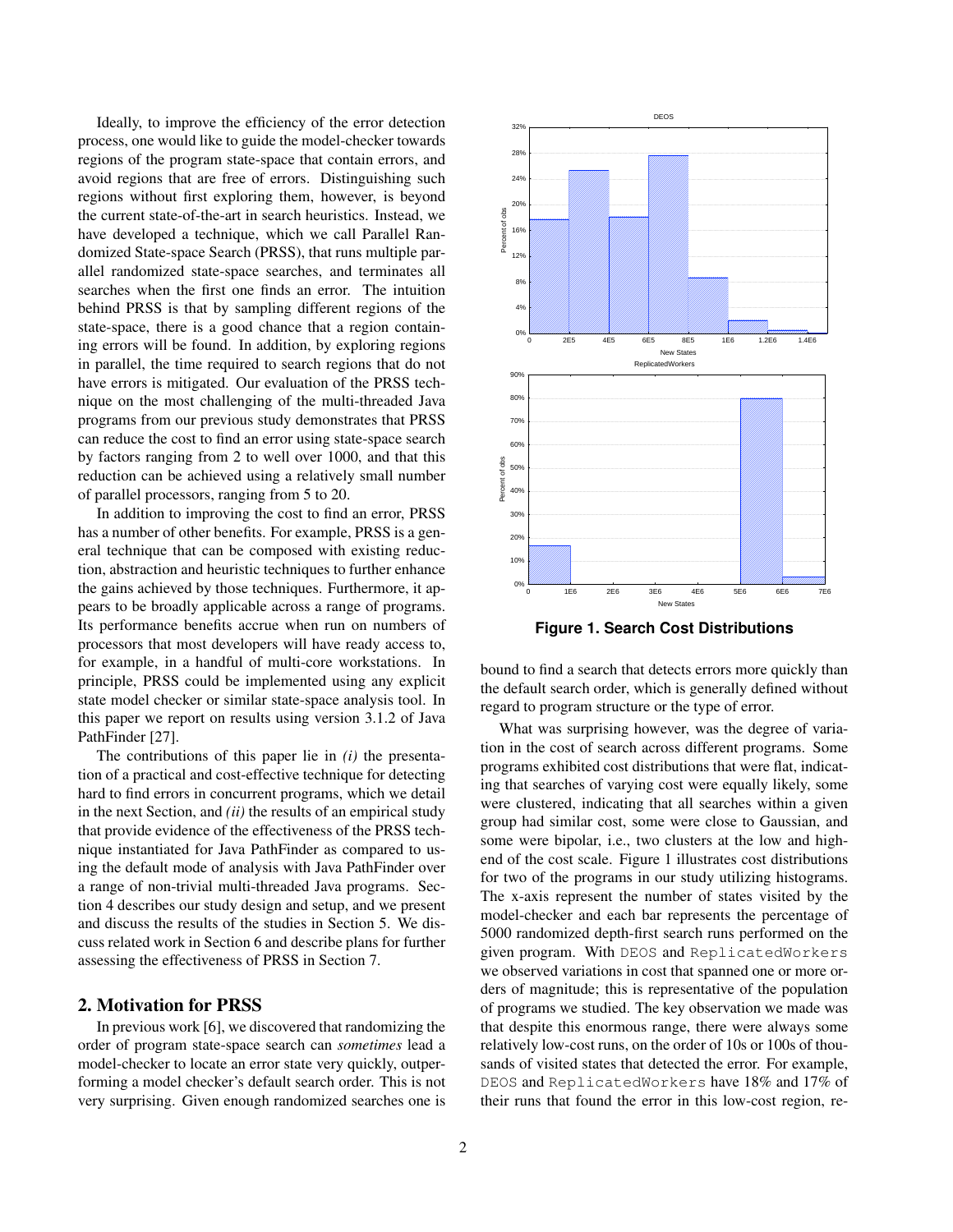basicDFS() 1 *seen* :=  $\{s_0\}$ 2  $push(state, s_0)$ 3 DFS $(s_0)$ end basicDFS()  $DFS(s)$ 4 *workSet* := *enabled*(s) 5 for each  $\alpha \in \text{workSet}$  do 6  $s' := \alpha(s)$ 7 if  $error(s')$  then 8 *counterexample* := *stack* 9 exit 10 if  $s' \notin seen$  then 11 **seen** := **seen**  $\cup$   $\{s'\}$ 12  $push(state, s')$ 13  $DFS(s')$ 14 *pop*(*stack*) end DFS()

# **Figure 2. Basic DFS for first error state**

|                                          | DFS(s)                                       |
|------------------------------------------|----------------------------------------------|
| randDFS(seed)                            | $workSet :=$<br>10                           |
| <i>seen</i> := { $s_0$ }<br>$\mathbf{1}$ | SHUFFLE(enabeled(s))                         |
| 2 $init$ <i>rand</i> (seed)              | 11 for each $\alpha \in$ workSet do          |
| 3 $push(state, s_0)$                     | 12<br>$s' := \alpha(s)$                      |
| 4 DFS $(s_0)$                            | if error(s') then<br>13                      |
| <b>end</b> randDFS()                     | 14<br>$counterexample :=$                    |
| SHUFFLE(seq)                             | (strack, seed)                               |
| 5 for each $i := 0   seq $               |                                              |
| $r := i + (rand() *$<br>6                | 15<br>exit                                   |
| $( seq -1))$                             | <b>if</b> $s' \notin \text{seen}$ then<br>16 |
|                                          | seen := seen $\cup \{s'\}$<br>17             |
| 7<br>$t := \text{seq}[r]$                | push(state, s')<br>18                        |
| 8<br>$seq[r] := seq[i]$                  | DFS(s')<br>19                                |
| 9<br>$seq[i] := t$                       | pop(state)<br>20                             |
| end SHUFFLE()                            |                                              |
|                                          | end $DFS()$                                  |

# **Figure 3. Randomized DFS**

#### spectively.

This trend holds up across all of the 56 programs we studied in [6]; we also found at least some runs that were significantly less expensive than the mean cost across the set of randomized runs we explored. From this observation, we conjectured that *by performing enough randomized search runs we would eventually be able to find a run that can find an error quickly*. We leverage this conjecture by running the searches in parallel to reduce the wall-clock time for detecting errors, which led to our Parallel Randomized Statespace Search technique.

# 3. The PRSS Technique

The PRSS algorithm is an integration of classic depthfirst search (DFS) to find error states, randomized DFS, and parallelized search. We explain each of these aspects in turn by highlighting portions of the overall algorithm.

PRSS(N, seed) 1 *init rand*(*seed*) 2 for each  $i := 1 ... N$ 3 *start*(randDFS(*rand*()),i) 4 while (true) 5 for each  $j := 1 ... N$ 6 **if**  $(done(j))$  **then** 7  $first := j$ 8 break while@4 9 endif 10 for each  $k := 1 \dots N$ 11 if  $(k \neq \text{first})$  then 12  $stop(k)$ 13 print(*counterexamplefirst*) end PRSS()

#### **Figure 4. Parallel randomized DFS**

## 3.1. Depth-first State-space Search

Our analysis involves a stateful search of a program's state-space. Researchers have proposed the use of stateless search, e.g., [24], but our experience using such searches indicated that it is not cost-effective for programs with hard to find bugs, i.e., where the percentage of executions of the program that exhibit the error is near zero. For example, on the Elevator program in our study, in over 3 hours of run-time, 10,000 randomized stateless searches were unable to detect the error, whereas our randomized stateful searches always found the error with a mean run-time of 6 minutes. We used depth-first search (DFS) as the basis for PRSS in this paper; we plan to explore the use of variants of breadth-first search in future work.

Abstractly we view a program as a guarded-transition systems and analyze transition sequences. A *guarded transition system* consists of a set of variables, which for our purposes are coalesced into a single composite *state variable* s, and a set of guarded transitions which atomically test, with predicate  $\phi$ , the current state and update the state by executing a transition,  $\alpha$ , i.e., if  $\phi(s)$  then  $s = \alpha(s)$ . The initial values of program variables are used to define an initial state,  $s_0$ .

Figure 2 presents the basic DFS algorithm that generates the program state-space terminating when it finds an error or finds all reachable states. basicDFS initializes the set of states *seen* in the search, and the *stack* that stores the current path in the state-space being analyzed, and then starts a recursive chain of DFSs from the initial state. Lines 4-14 comprise a step in the DFS search. On line 4, *enabled*(s) returns the set of transitions,  $\alpha$ , whose guard,  $\phi$ , is true in the given state. Line 5 iterates through the set of enabled transitions and we assume that the order of iteration is fixed, i.e., it is the same for every every run of the algorithm, which is the default for all existing state-space analysis tools that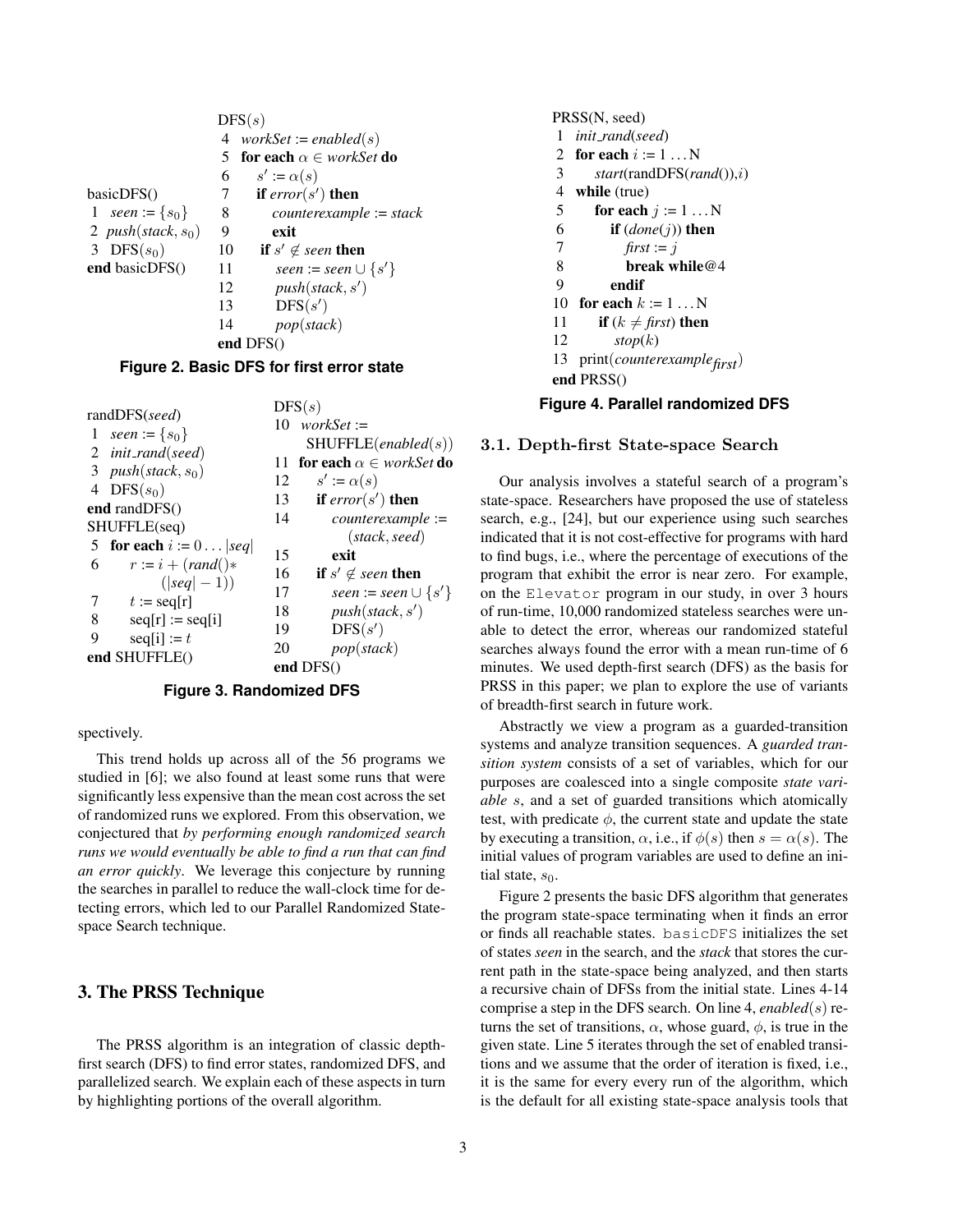we are aware of. Lines 7-9 test if an error state has been reached, and if so, record the current DFS stack, which encodes the path under analysis, as a counterexample and exits.

### 3.2. Randomized State-space Search

Researchers in randomized testing [2] have explored the use of randomized sampling of a program's input domain to detect errors. In contrast, we randomize the sequence of scheduling decisions that are made by the underlying runtime system in executing a program.

Randomization of DFS is achieved by applying a Fisher-Yates shuffle [17], lines 5-9 of Figure 3, to the sequence of enabled transitions at each state explored. Each time the algorithm executes, the order in which enabled transitions is explored on line 10 is randomized. This approach to randomization has the advantage that reduction techniques that operate by modifying the set of enabled transitions, such as partial-order reductions for Java [5], can be applied first and then the sequence in which the remaining transitions are explored is randomized. Randomization in the shuffle follows a pseudo-random sequence whose seed is passed as a parameter to randDFS, in Figure 3, and used to initialize the sequence on line 2. When an error is detected the analysis returns the seed along with the sequence of program transitions as a counter-example (line 14). This allows replay of randomized runs to analyze counter-examples in detail.

#### 3.3. Parallel State-space Search

PRSS, shown in Figure 4, accepts a parameter (N) that controls the degree of parallelism to be applied in the analysis and a parameter (seed) that gives users control over the randomization in the algorithm; passing the same seed provides reproducibility whereas passing a random sequence of seeds provides effective randomization. The analysis starts N copies of a randomized DFS (lines 1-3) each with a different seed that is calculated based on a pseudo-random sequence that is initialized with the seed parameter.

There are many different implementation strategies that can be applied to distribute jobs to nodes in a parallel machine or distributed cluster. We describe a polling approach based on three abstract primitives: *start(m,i)* executes method m on machine i, *done(i)* polls to determine if the job on machine  $i$  is complete, and  $stop(i)$  terminates the job on machine  $i$ . It would be a simple matter to map the logic of lines 4-9 to primitives that block until job completion rather than use this polling approach.

When a job completes it will be detected within N calls to *done* and its index is then recorded as the *first* to complete (line 7) and the polling loop is exited (line 8); we are not concerned with the minor differences in run-time that would

arise due to races among jobs completing at approximately the same time. Lines 10-12 shutdown all other executing jobs and the counterexample from the *first* job is printed.

There are several notable aspects of this algorithm. (1) Unlike many existing approaches to parallelization of statespace search, which we discuss in detail in Section 6, PRSS is *embarrassingly parallel* [9]. The N parallel randomized depth-first searches are performed completely independently such that state information collected and used by each search job is kept local to the job and need not to be exposed in any way to the other parallel searches. This eliminates the the need for costly inter-process communication and coordination between jobs.

(2) PRSS runs multiple simultaneous state-space searches in distinct portions of the state-space; the likelihood of two searches ending up in the same region of the state-space is low. By using multiple randomized searches to explore a single state-space, the *chance* that one search will explore a region that is relatively dense with error states is increased over a single search, and the *penalty* for searching in a region that is free of errors is mitigated since a sibling search may be making progress at the same time.

(3) PRSS leverages all of the optimizations applied to the underlying DFS algorithms and its precision is limited only by the precision of the underlying DFS. Note that it neither creates additional behavior nor removes existing behavior in the state-space and therefore does not affect the soundness of the underlying search technique.

# 4. Study

The purpose of our study was to evaluate the cost and effectiveness of PRSS for error detection. We set the study in the context of a collection of Java programs containing concurrency-related defects, and compared the performance and fault detection capabilities of PRSS at various degrees of parallelism against JPF's default search settings. We used JPF's RandomOrderScheduler to implement the randDFS algorithm in Figure 4. The specific PRSS configurations evaluated, specified as the number of parallel randomized searches, are described in Section 4.1.1. For this study we investigated the following research questions:

- RQ1: (Cost Reduction) Does there exist a feasible configuration of PRSS that can detect a program error more quickly than performing a state-space search using the default search order? Where, by *feasible*, we mean a number of parallel processing nodes that might reasonably be available to a software testing organization.
- RQ2: (Parallel Speedup) Does the performance of PRSS improve with increased parallelism? If so, is there a point of diminishing return?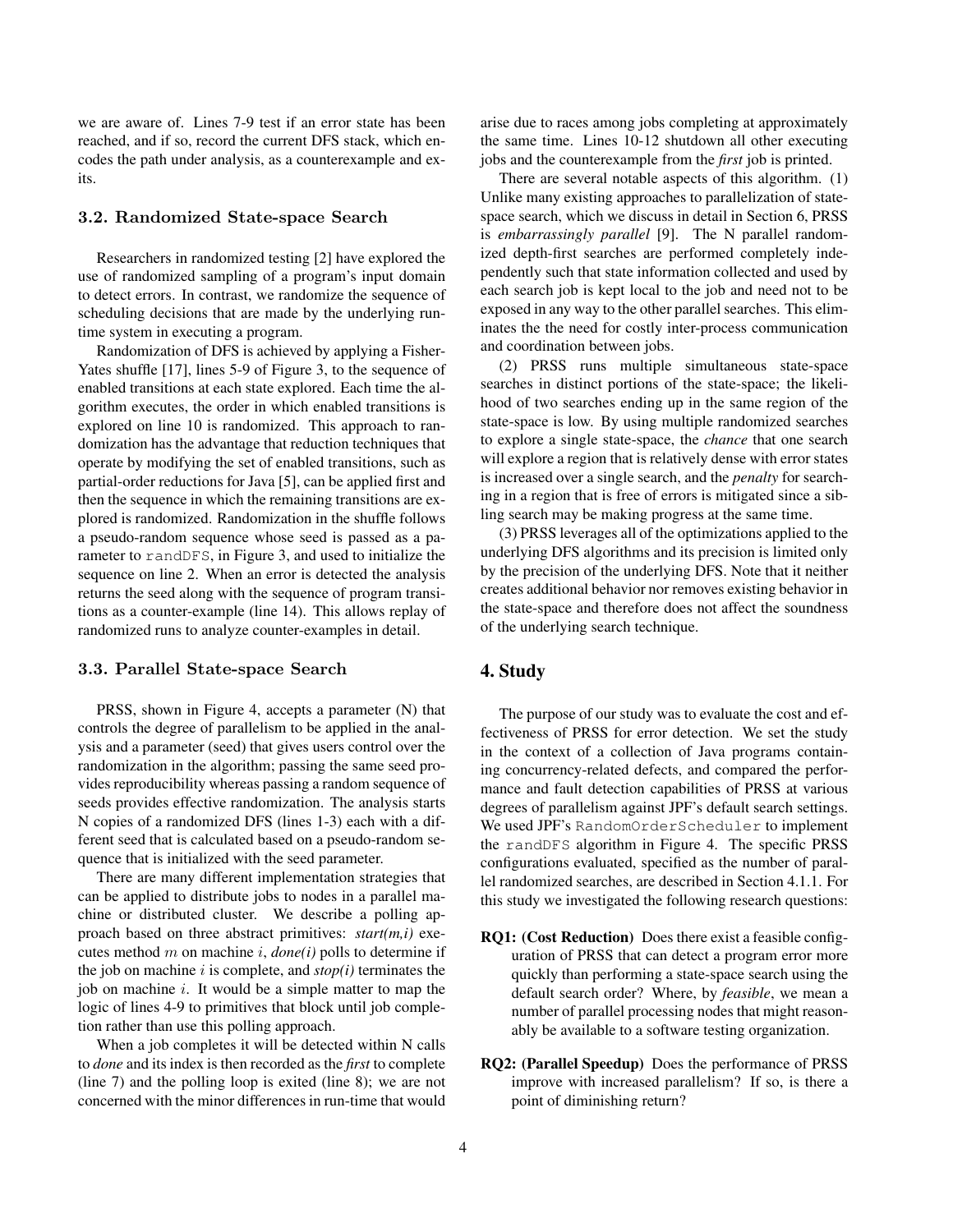| Subject                    | Source | Parameters                | Error                      | # Threads | Classes | <b>SLOC</b> |
|----------------------------|--------|---------------------------|----------------------------|-----------|---------|-------------|
| BoundedBuffer $(3,6,6,1)$  | [4]    | modCount, bufferSize,     | <b>Deadlock</b>            | 13        |         | 65          |
|                            |        | #producers, #consumers    |                            |           |         |             |
| Daily()                    | [21]   | none                      | <b>Assertion Violation</b> | c         | 21      | 744         |
| DEOS(false)                | 101    | abstracted?               | <b>Assertion Violation</b> |           | 24      | 838         |
| Elevantor()                |        | none                      | ArrayIdxOOBExcpn           | 4         | 12      | 934         |
| RaxExtended(4,3,false)     | 101    | gc, wc, envFirst?         | <b>AssertionViolation</b>  | 6         |         | 127         |
| ReplicatedWorkers(5,2,0.0, | [4]    | #workers, #items, min,    | Deadlock                   | 6         | 14      | 304         |
| 10.7, 0.05                 |        | max, epsilon              |                            |           |         |             |
| RWNoDeadLckCk(2,2,100)     | [4]    | #readers, #writers, bound | <b>Assertion Violation</b> |           | 6       | 103         |

# **Table 1. Study artifacts**

RQ3: (Fault Detection) Can PRSS be used to detect an error in programs where the default searcher fails because of insufficient time or space?

#### 4.1. Characterization Variables

#### 4.1.1 Independent Variable

To answer our research questions, we manipulated one independent variable: the number of parallel randomized statespace searches. For practical purposes, this measure represents the number of *parallel processors* or *nodes* used when applying the PRSS technique. Because there is no fixed upper bound on the number of parallel searches one might perform, and because it would be impractical for a study such as this to attempt to test every potential node configuration, we chose 11 different configurations including 1, 2, 5, 10, 15, 20, 25, 50, 100, 500, and 1000 parallel nodes. Our goal was to select a set of practical values that includes a sufficient number and range of data points to be able to identify trends in cost and performance.

#### 4.1.2 Dependent Variables

The dependent variable for RQ1 and RQ2 is *tool performance*. We measure performance in terms of the number of program states explored. We use this measure because it is platform-independent and it is a common metric for evaluating state-space exploration tool performance, such as model checker performance. In JPF, this metric is referred to as the number of *new states*.

For RQ3, the dependent variable is fault detection capability. This variable is simply a measure of whether the technique detects the program fault or not. Each technique is tested under the same conditions (i.e. resource constraints) which means that the opportunity to detect the program error is equal for all techniques.

# 4.2 Artifacts

Seven unique concurrent Java programs form the collection of artifacts for our study. All programs exhibit a single concurrency error represented as a deadlock, an exception, or an assertion violation. Table 1 describes the programs.

The programs were selected from the population of 56 parameterized artifacts used in [6]. Because this study is focused on *hard to find* defects, we limited the selection of artifacts to all but one of the programs that were classified as "realistic." This class of programs contains Java artifacts that perform a computation over rich data structures, many of which have been previously used in slightly different forms to evaluate Java state-space search techniques in the literature. The only "realistic" program from that study that was not used is *AlarmClock*. This particular program was omitted from the current study because, although it is interesting in some contexts, its small state-space does not challenge state-of-the-art search techniques.

## 4.3. Study Design and Setup

To conduct this study, we needed to evaluate the artifacts on each of the parallel search configurations. This required a minimum of 1,728 randomized searches per artifact, i.e., the sum of the configuration sizes mentioned in Section 4.1.1 per artifact.

Based on our previous experience, where we observed that program state-spaces can be extremely large and that the number of states visited before detecting the program defect can vary greatly, we chose to evaluate each artifact 50 times for each parallel search configuration. This meant we required 86,400 searches per artifact, and 604,800 searches total for seven artifacts.

To control the costs of the conducting the study, we chose instead to produce a pool of 5000 random searches for each artifact, from which *n* searches would be randomly selected to represent a configuration of *n* parallel searches for each experiment. The pool size of 5000 was selected based on our previous experience.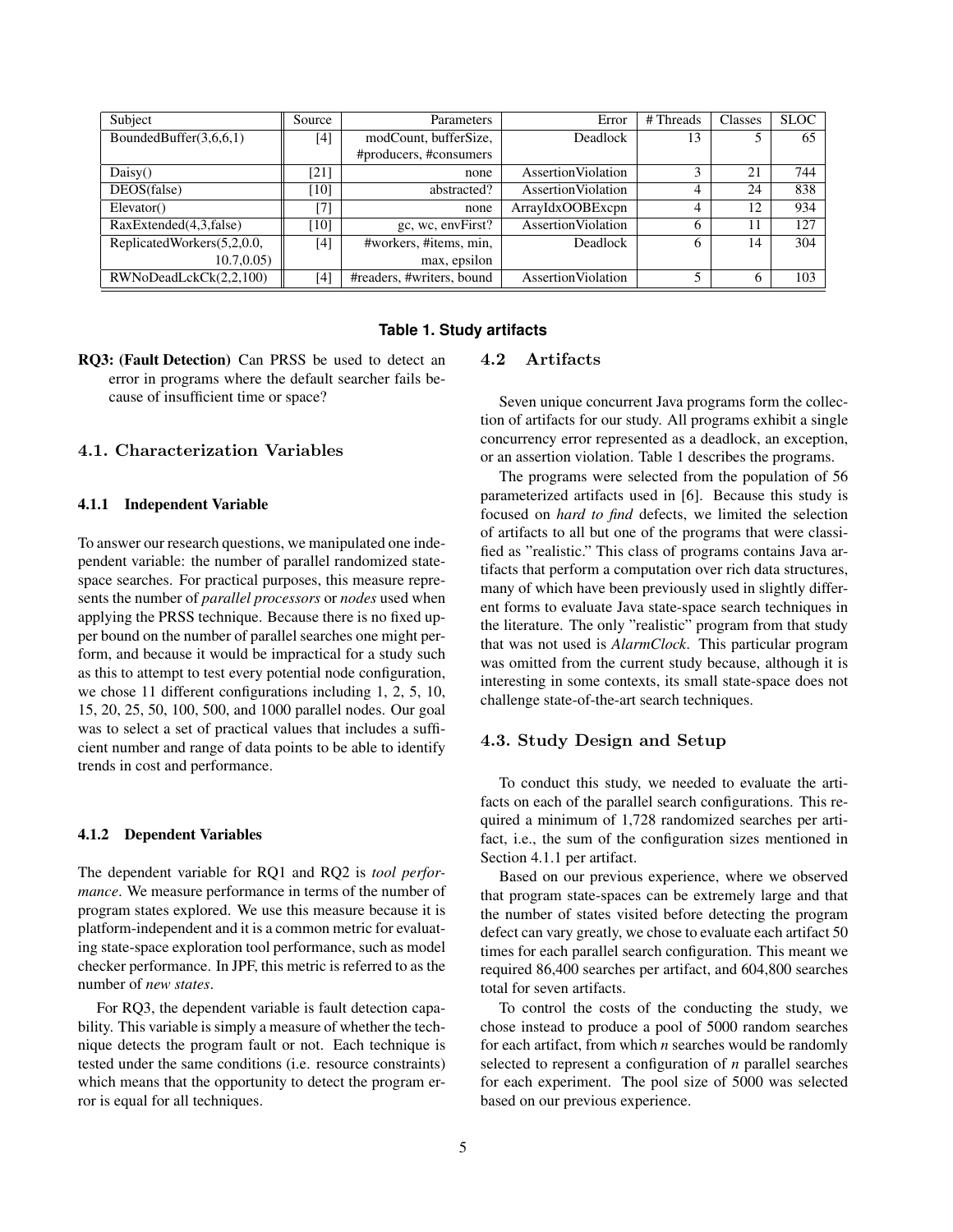The following steps were then performed to obtain our study results. For each program artifact:

- 1. We performed 5000 random searches using JPF version 3.1.2 on a cluster of dual-Opteron 250's running at 2.4 GHz with 16GB of memory and running Fedora Core 3 Linux. Each randomized search used a distinct seed generated from a pseudo-random sequence, and was limited to one hour of execution time and 2GB of memory, with the exception of BoundedBuffer. Higher bounds (14GB and four hours) were used for BoundedBuffer in order to evaluate the PRSS technique on a program with a larger state-space.
- 2. To simulate a run of *n* parallel randomized searches for a given artifact, we randomly sampled, with replacement, the pool of 5000 randomized searches for that artifact *n* times. We repeated this sampling process to produce a total of 50 *trials*to account for potential variation across samples.
- 3. From each sample of size *n*, we chose the search with the shortest time to represent the search that would have completed first if the searches had actually been performed in parallel. In the case of a tie, one search result was selected from the group.

### 4.4 Threats to Validity

In this section, we describe the internal, external, construct and conclusion threats to the validity of this study. We also include the approaches we designed to minimize the impact of these threats on our findings.

Internal threats. Setting different bounds for the model checker can clearly impact the findings. For example, unlimited time and memory would allow all searches to find the program defect. Conversely, for some searches, one might expect that increasing the time or memory bound might simply allow the analysis to *take longer* to exhaust those resources. Our choice for upper bound on time and memory for JPF was primarily meant to be consistent with settings used in other recent studies.

External threats. Our study was performed on a single state-space search tool - JPF version 3.1.2. Different versions of JPF or different state-space analysis tools may yield different results. Replicated studies with different versions of JPF or with different tools would address this threat. The artifacts chosen for this study may also affect the results. We selected artifacts classified as "realistic" programs from the population of artifacts used in [6] in an attempt to evaluate the effectiveness of PRSS on detecting hard to find defects. We do not know, however, if these artifacts and the defects they contain are truly representative of hard to

find defects in the broader population of multi-threaded Java programs.

Construct threats. The measures we selected for this study provide what we believe are a reasonable way to evaluate its results. However, other measures may provide perspectives that we did not consider. Nevertheless, to be consistent with other studies and more relevant to the model checking community, we decided to use the number of new states which is platform-independent and commonly used in evaluating model checking and other state-space analysis tools.

Conclusion threats. In order to execute this study, we chose to simulate each parallel, randomized search for a given artifact by randomly selecting a search from the pool of 5000 randomized searches performed on that artifact. It is possible that the pool size of 5000 randomized searches per artifact is not sufficiently diverse to accurately represent the set of all feasible randomized searches for that artifact. It is also possible that the number of trials (50) performed on each artifact for each parallel randomized search configuration does not accurately represent the set of feasible results. We attempted to mitigate these threats by choosing the pool size and number of trials based on the experiences gained in our previous study. For example, in our previous study, 500 randomized searches produced a stable variance in the number of states visited to first error for some of our artifacts but not all. We therefore set the pool size at 5000, an order of magnitude larger, in an attempt to achieve a more stable variance in all artifacts. Overall, given the exploratory nature of the study at this point we do not consider limited pool size to be a major source of concern.

# 5. Study Results

Figure 5 provides a graphical depiction of the results of our study in a series of seven plots, one per program. Within each plot, for each PRSS configuration, we show the mean cost, in new states explored, and the standard deviation in cost over the 50 trials we evaluated. We only show data up to 25 parallel nodes for PRSS for all of the programs except BoundedBuffer, where we show data up through 50 parallel nodes. Only these configurations were included in the graphs because the trends are nearly flat and unchanging beyond these points.

The plots include three additional reference lines. *Default States* and *Min States* represent the *Default* and *Minimum* values from Table 2, respectively. Note that in some cases the default value is off the scale and therefore not shown, because the default search either ran out of memory or exceeded the time limit. The *100% Runs Completed* line indicates the point at which all of the 50 trials for the PRSS configurations to the right of the line completed and found the error; to the left of this line, at least one of the 50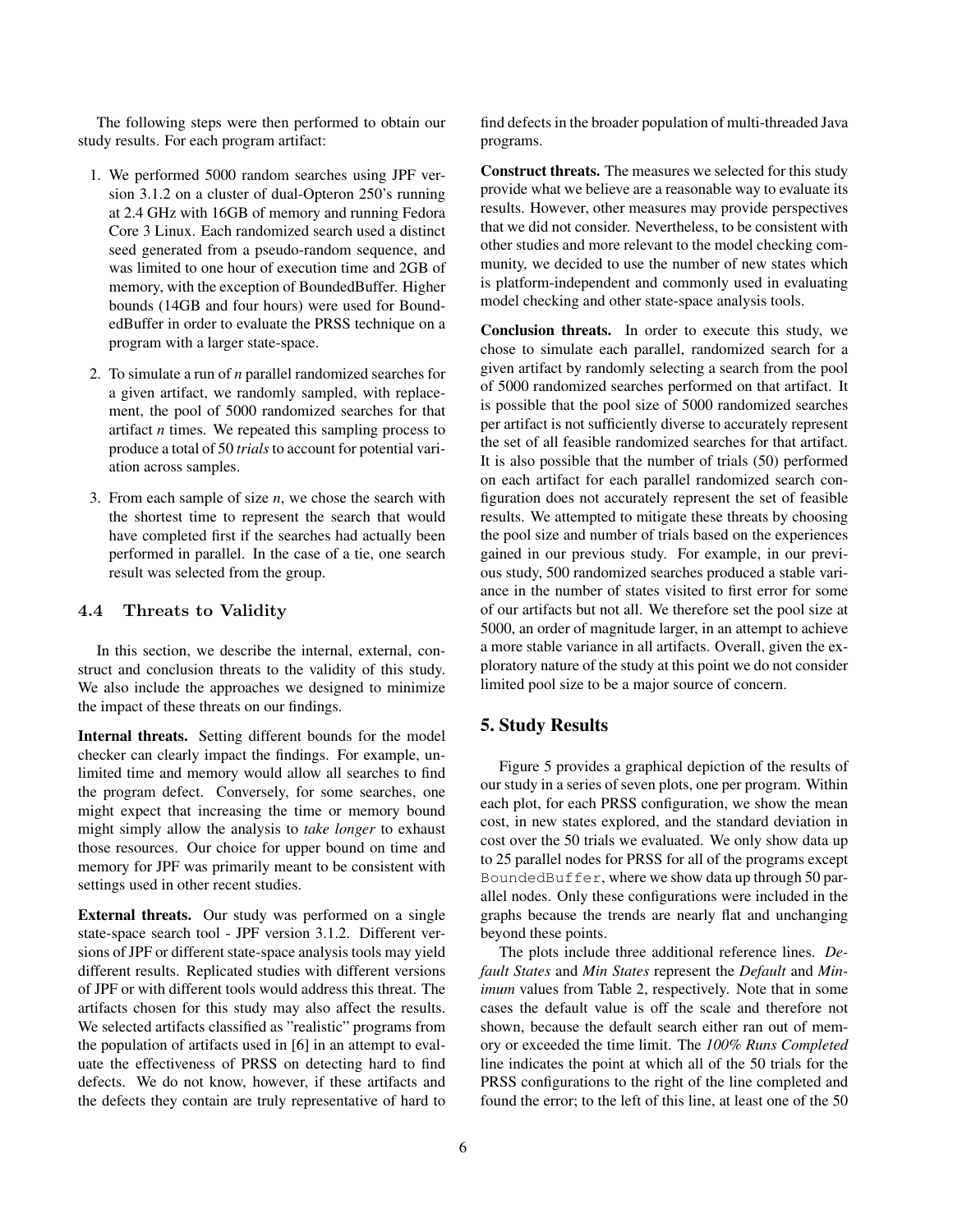

**Figure 5. Scaled PRSS performance**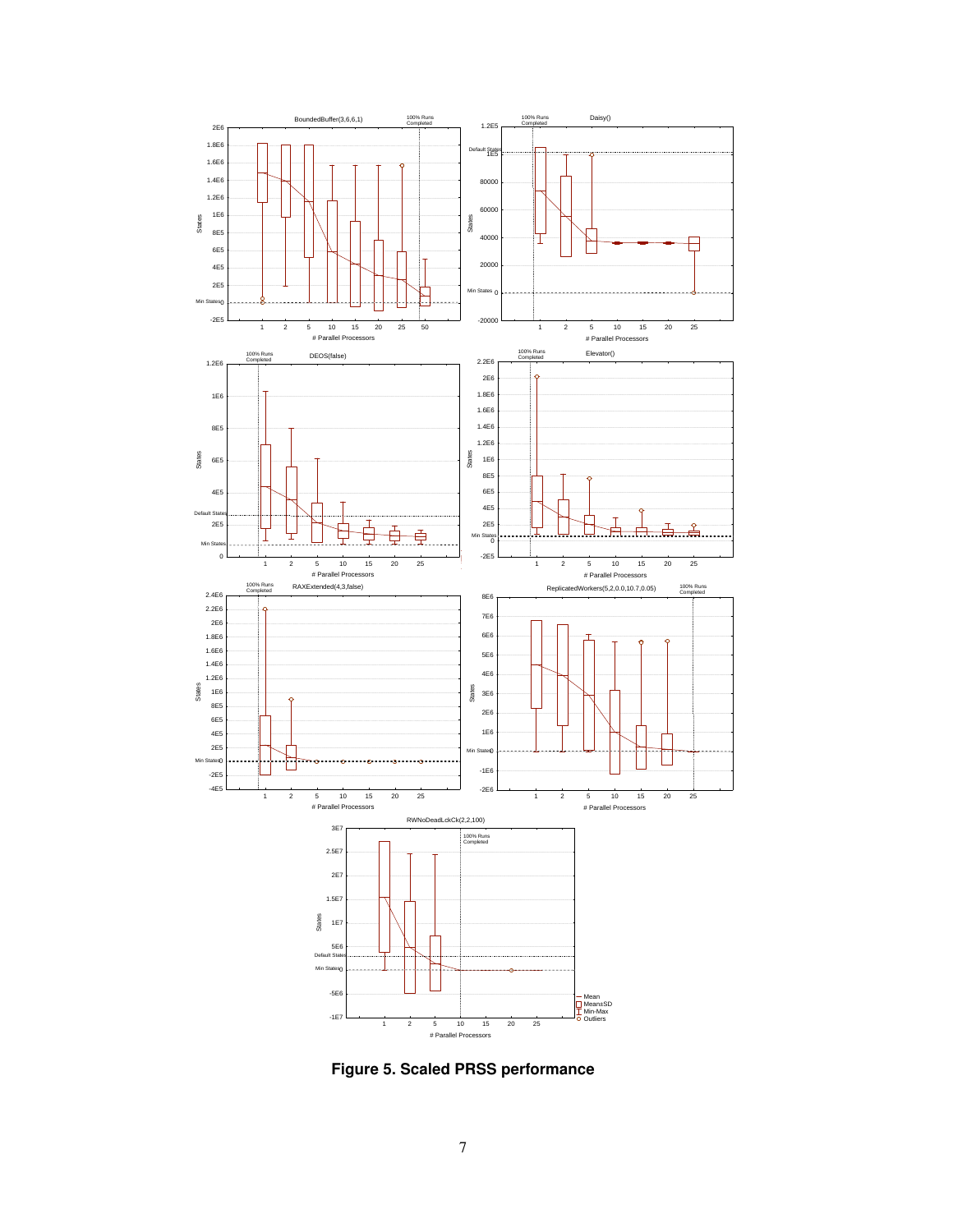| Artifact                             | <b>States</b> |           |         | <b>PDR</b> |              |                    |          |
|--------------------------------------|---------------|-----------|---------|------------|--------------|--------------------|----------|
|                                      | Default       | Found     | Minimum | Maximum    | <b>Nodes</b> | <b>Mean States</b> | Speedup  |
|                                      |               | w/Default |         |            |              |                    |          |
| BoundedBuffer(3,6,6,1)               | 2603200       | <b>OM</b> | 1702    | 1573469    | 20           | 313290             | >8.3     |
| Daisy()                              | 101816        |           | 140     | 99865      |              | 37715              | 2.7      |
| DEOS(false)                          | 260039        |           | 75919   | 1465215    | 15           | 143860             | 1.8      |
| Elevantor()                          | 1743698       | TO        | 57082   | 6751854    | 10           | 116960             | >100.4   |
| RaxExtended(4,3,false)               | 3470398       | TO        | 41      | 3176159    |              | 176                | >19718.1 |
| ReplicatedWorkers(5,2,0.0,10.7,0.05) | 6231840       | TO        | 372     | 6642260    | 15           | 226790             | >27.5    |
| RWNoDeadLckCk(2,2,100)               | 3147356       |           | 40      | 24796751   | 10           | 1847               | 1704.0   |

#### **Table 2. Results Summary**

trials of parallel searches at a given PRSS node configuration either ran out of memory or exceeded the time bound.

In Table 2 we summarize the results of our study. We show the number of states explored by the default search and indicate if the search completed  $(\sqrt)$ , timed out (TO) or ran out of memory (OM). The *Minimum* and *Maximum* values are the *observed* minimum and maximum number of states explored by the random searches in the pool. The Point of Diminishing Returns (PDR) values are explained in Section 5.2. In the remainder of this section, we consider each of the research questions in turn.

# 5.1. RQ1 - Cost Reduction

The plots in Figure 5 clearly indicate that, for our study, there is always at least one, and often many, feasible PRSS configurations capable of detecting an error more quickly than the default search. In the case where the default search does not complete execution (i.e., times out or runs out of memory), this observation still holds because the number of states explored by the default search, as presented in Table 2, can be viewed as an under-approximation of the actual number of states that would need to be explored in order to detect the error.

For Elevator and RaxExtended, even running a single randomized DFS finds the error in all of the trials we performed with one node. This is remarkable given the size of the state space searched by the default run before running out of resources.

For Daisy and DEOS, simply performing a single randomized DFS may not yield a more efficient analysis according to our experiment; however, increasing the parallelism to 2 and 15 nodes, respectively, for these examples beats the default in all 50 trials.

RWNoDeacLckCk shows a similar trend, but with the additional fact that below 10 parallel randomized DFSs there is a possibility that one or more randomized searches fails to complete - even when the default completes. At 10 nodes, however, PRSS beats the performance of default by a factor of 1700, has almost no variation in this performance across the 50 trials, and never fails to find

the error in our experiment. ReplicatedWorkers and BoundedBuffer show similar trends where a degree of parallelism of 25 and 50, respectively, is needed to achieve 100% error detection according to our study. Based on these findings, it seems clear that *there exist feasible configurations of PRSS that can detect a program error more quickly than performing a state-space search using the default search order*.

#### 5.2. RQ2 - Parallel Speedup

The plots in Figure 5 share a characteristic shape. For all artifacts, the curve has a downward trend as parallelism is increased and a *leveling off* towards higher degrees of parallelism. These plots confirm that *the performance of PRSS improves with increased parallelism*. Furthermore, as parallelism increases, the variation in performance observed decreases. This is because a larger degree of parallelism effectively increases the sample size of the set of randomized searches and the likelihood of finding an *inexpensive* search increases.

By inspecting these plots, we are able to approximate a *Point of Diminishing Returns* (PDR) which is an estimate of the degree of parallelism beyond which additional computational resources provide increased performance that is not justified by those extra resources. Our definition of PDR is informal and intuitive: all of the authors of this paper studied the data and determined what they believed the PDR to be. We agreed on the PDR for all but one example, DEOS, where some authors thought the value was 10 and others thought 15.

Table 2 shows the relatively small number of parallel nodes corresponding to the PDR; in all cases, we found this number to be less than 20. The table also shows the speedup of the PDR configuration of PRSS over the default search; speedups for artifacts whose search did not finish are considered lower bounds. These indicate the benefits of using PRSS. The variation in speedups is enormous, but all of the examples exhibit non-trivial speedup and many have an order of magnitude or more speedup. For some examples, it is clear that there are more efficient searches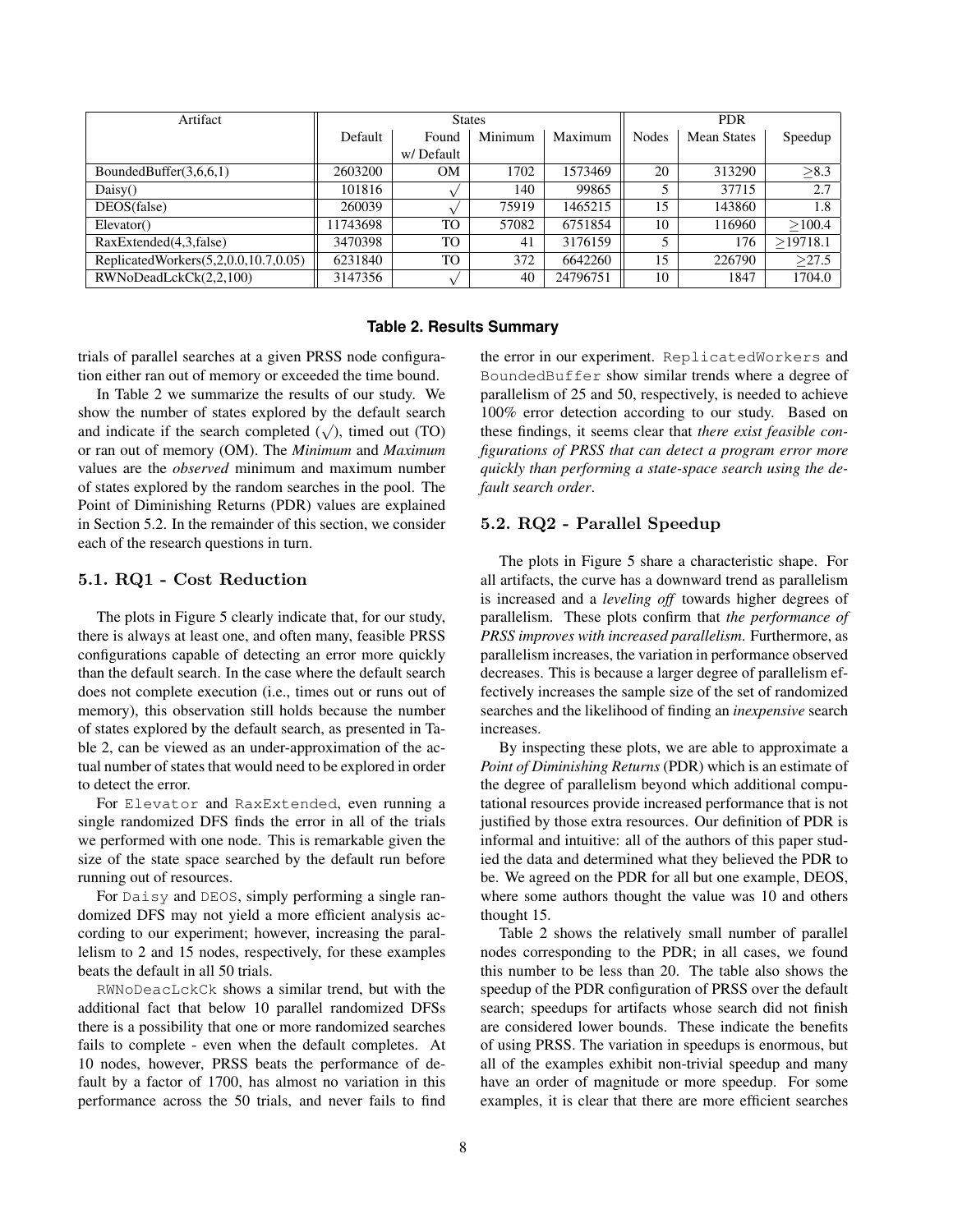that could be performed with more nodes than the number we identified as the PDR. For example, BoundedBuffer and ReplicatedWorkers, speedups of 33.8 at 50 nodes and 36231.6 at 25 nodes, respectively are achieved.

## 5.3. RQ3 - Fault Detection

In choosing the artifacts for this study, our goal was to choose programs that contain *hard to find* defects. Of the seven artifacts selected, four have defects that were not detected by using the default search order because they either timed out or ran out of memory. For all of those artifacts, we were able to use PRSS to consistently find the error given a sufficient level of parallelism.

For Elevator and RaxExtended, all configurations of PRSS found the defect in our experiments in all of the 50 trials performed. For ReplicatedWorkers and BoundedBuffer, the error was consistently detected when the degree of parallelism was increased to 25 and 50 nodes, respectively. We conclude that *PRSS can be used to detect an error in artifacts where the default searcher fails because of insufficient system resources*.

Since finding errors in large multi-threaded programs is not cost-effective using existing state-space search approaches, some researchers have turned to more modular approaches where an application is broken into pieces and those pieces are analyzed independently [25, 26]. It would be interesting to explore the application of PRSS to those applications to see if errors can be detected without the added costs associated with modular reasoning, for example, through the construction of environments that simulate the calling context of a program component.

## 6. Related Work

Given the computational cost of state-space search, it is natural to wonder whether it can be effectively parallelized. Stern and Dill report on the parallelization of the Mur $\phi$  model checker [23]. Their approach stands as the model upon which all other techniques in the literature are based. They distribute a collection of searches targeting portions of the state-space rooted at different nodes. A shared *seen* set is used to keep searches from performing redundant work. This set must be locked to ensure coherent updates. The overhead of locking, and the poor locality in the sub-state-spaces searched in parallel, cause this algorithm to scale poorly. Researchers have explored the use of lock free shared structures, to minimize contention, and dynamic load balancing [18], but even with those improvements the coordination of multiple searches seems to greatly limit scalability. Our approach is embarrassingly parallel, so it has no coordination overhead, but it may do arbitrary amounts of redundant work, which reduces the useful parallel work it performs.

The idea of using randomization in state-space search dates back to West [28] who showed that it can be effective in finding bugs in large protocols. It is supported in modern tools, for example, JPF has had the RandomOrderScheduler component for several years, but it's combination with parallel execution had not yet been explored or validated empirically until our work.

Randomization in state space search can be used to control the schedulings explored, as in our work, or to control which states are stored in the *seen* set. To control memory requirements, techniques like bit-state hashing [15] randomly drop states from the *seen* set. While lossy, this approach can scale analyses to very large problems. In [14], multiple bit-state hashing runs are explored in parallel to reduce the time to find errors. This approach is very similar to ours except that our approach is not lossy, since the underlying randomization technique is not lossy. While [14] describes the techniques use for large systems, there is no empirical study of the performance improvements seen when parallelization and randomization are used together in different configurations.

Recent work has developed the concept of Monte Carlo Model Checking [11] which computes a bound on the probability that randomized walks of the state-space, beyond a specified value, will find an error; this is not a bound on the probability that an error exists. We make no attempt to estimate the benefits of additional randomization, but instead observe empirically that relatively small numbers of samples seem sufficient for error detection.

Randomization in software testing is an old idea [2] that has proven to be effective in practice [8]. Approaches for randomizing the input space of a program under constraints designed to improve error-detection have been proposed [3, 20] and they seem to be effective. These techniques do not target concurrent executions explicitly and make no attempt to randomize the scheduler's behavior. This may make them less effective at revealing concurrency errors. It would be interesting to adapt the intuition of these approaches to randomized scheduling [24]. Our approach considers program input to be fixed, and rather than performing a stateless search, we randomize a stateful search. Our experience suggests that both the randomness and the state-fullness are key ingredients to its success.

# 7. Conclusions and Future Work

We have presented a simple and cost-effective technique for amplifying the benefits of existing optimizations for state-space search targeted at error detection. We believe this approach to be broadly compatible with explicit-state model checking approaches and applicable across a wide